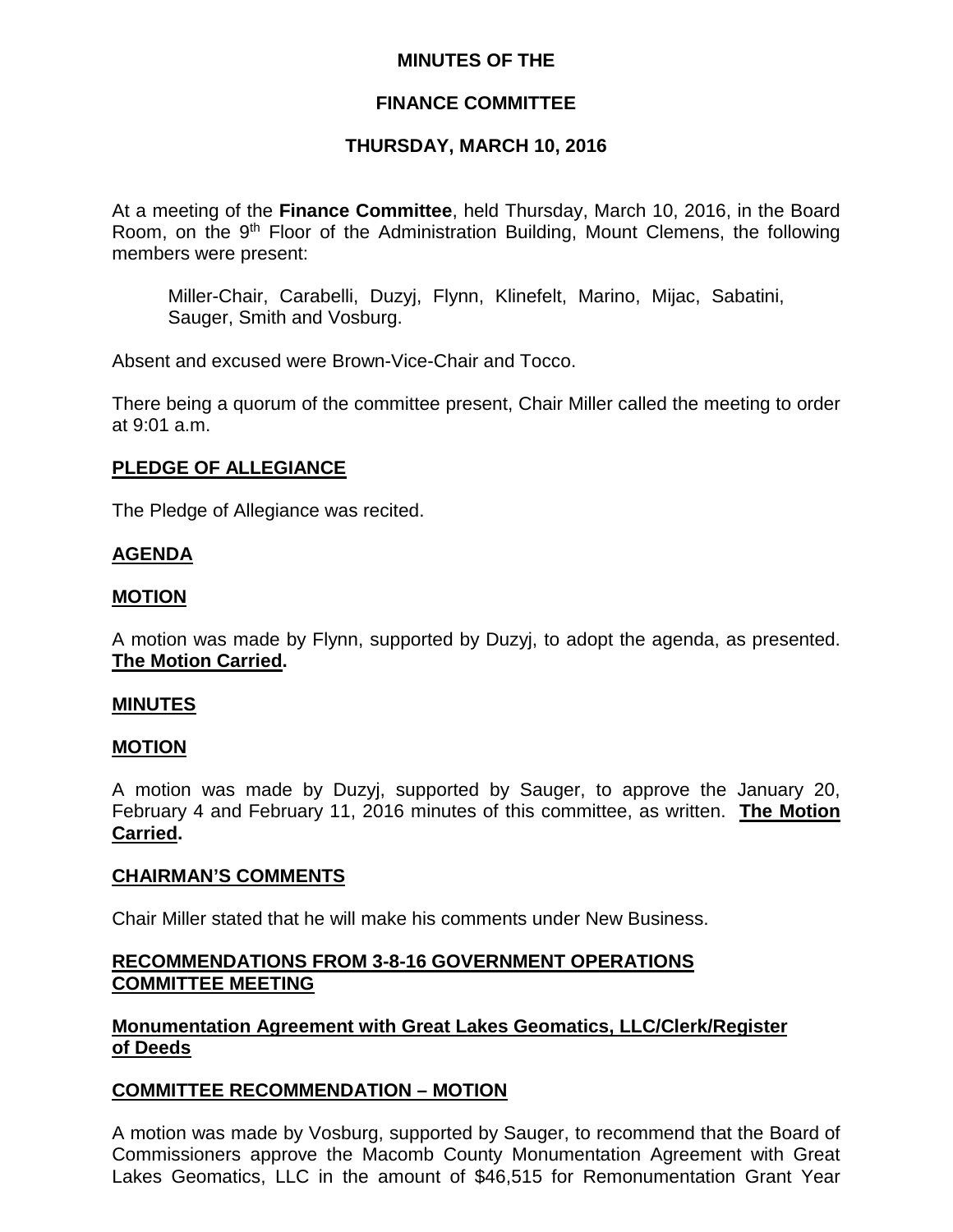2016; further, a copy of this Board of Commissioners' action is directed to be delivered forthwith to the Office of the County Executive. **THE MOTION CARRIED.**

# **Contract with Courthouse Technologies, Ltd./Jury Management System/ Clerk/Register of Deeds**

# **COMMITTEE RECOMMENDATION – MOTION**

A motion was made by Vosburg, supported by Duzyj, to recommend that the Board of Commissioners authorize the Clerk/Register of Deeds to renew the Jury Management System contract with Courthouse Technologies, Ltd. at a cost of \$159,129 through December 31, 2017 and an annual cost for years 2018-2021 of \$115,475; funds are available in the Jury Room budget 10116601; further, a copy of this Board of Commissioners' action is directed to be delivered forthwith to the Office of the County Executive. **THE MOTION CARRIED.**

## **Concur in Recommendation of Corporation Counsel Re: Case of John Greiner, Jr., vs. County of Macomb, et al**

## **COMMITTEE RECOMMENDATION – MOTION**

A motion was made by Flynn, supported by Duzyj, to recommend that the Board of Commissioners approve the settlement agreement concerning the case of John P. Greiner, Jr. v County of Macomb, et al; further, a copy of this Board of Commissioners' action is directed to be delivered forthwith to the Office of the County Executive. **THE MOTION CARRIED.**

## **RECOMMENDATIONS FROM 3-9-16 JUSTICE AND PUBLIC SAFETY COMMITTEE MEETING**

## **Budget Amendment/Juvenile Justice Data Sharing Project/Circuit Court**

## **COMMITTEE RECOMMENDATION – MOTION**

A motion was made by Vosburg, supported by Carabelli, to recommend that the Board of Commissioners authorize the increase in the FY2016 budgeted revenues and expenditures of the Circuit Court Fiscal Budget in the amount of \$29,500 to account for the amount awarded by the  $20<sup>th</sup>$  Circuit Court (to be part of the Multi-Jurisdictional Juvenile Justice Data Sharing Project), which was not included in the FY2016 budget adopted by the Board of Commissioners in September, 2015 ; further, this budget action addresses budgetary issues only. It does not constitute the Commission's approval of any County contract. If a contract requires Commission approval under the County's Contracting Policy or the County's Procurement Ordinance, such approval must be sought separately; further, a copy of this Board of Commissioners' action is directed to be delivered forthwith to the Office of the County Executive. **THE MOTION CARRIED.**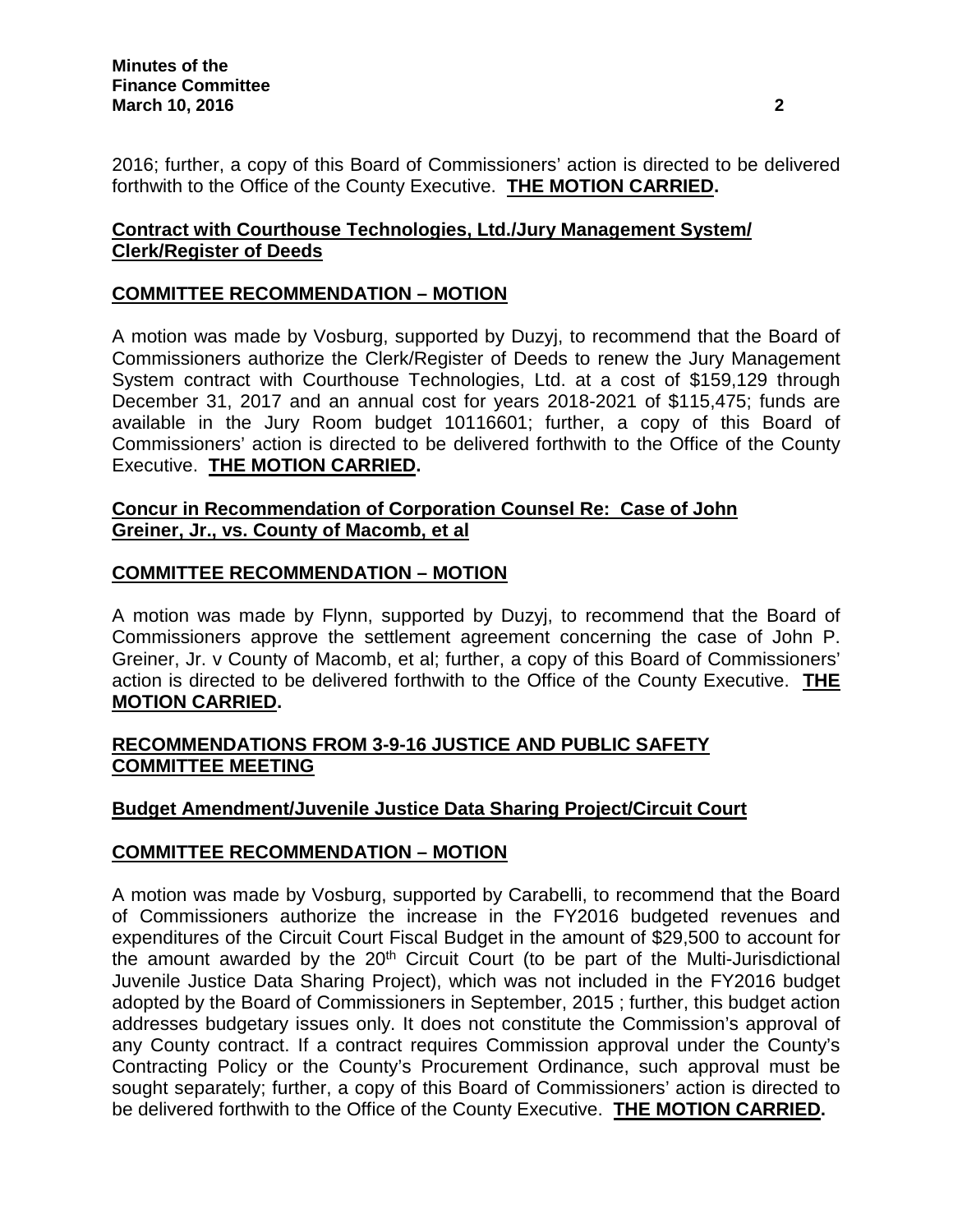## **Budget Amendment/Purchase of RadPro Securpass Whole Body Security Scanning System/Sheriff**

## **COMMITTEE RECOMMENDATION – MOTION**

A motion was made by Carabelli, supported by Sauger, to recommend that the Board of Commissioners approve a budget amendment in the amount of \$202,000, including a 5 year warranty, for the purchase of RadPro Securpass Whole body Security Scanning System from a sole source vendor. The budget amendment would increase Capital Outlay in the Sheriff Department and increase Utilization of Fund Balance; further, this budget action addresses budgetary issues only. It does not constitute the Commission's approval of any County contract. If a contract requires Commission approval under the County's Contracting Policy or the County's Procurement Ordinance, such approval must be sought separately; further, a copy of this Board of Commissioners' action is directed to be delivered forthwith to the Office of the County Executive.

The following commissioner spoke: Flynn.

Chair Miller called for a vote on the motion and **THE MOTION CARRIED.**

## **Budget Amendment/Fund 350/Emergency Management**

#### **COMMITTEE RECOMMENDATION – MOTION**

A motion was made by Carabelli, supported by Duzyj, to recommend that the Board of Commissioners approve the FY 2016 budget amendment request from Emergency Management & Communications resulting in a net increase of \$4,774,832.00 in the calendar year Emergency Management Grant Fund (Fund 350); further, this budget action addresses budgetary issues only. It does not constitute the Commission's approval of any County contract. If a contract requires Commission approval under the County's Contracting Policy or the County's Procurement Ordinance, such approval must be sought separately; further, a copy of this Board of Commissioners' action is directed to be delivered forthwith to the Office of the County Executive. **THE MOTION CARRIED.**

## **FY 2015 Homeland Security Grant Program Interlocal Funding Agreement/ City of Detroit and Monroe, Oakland, St. Clair, Washtenaw and Wayne Counties/Emergency Management**

## **COMMITTEE RECOMMENDATION – MOTION**

A motion was made by Carabelli, supported by Vosburg, to recommend that the Board of Commissioners approve the FY 2015 Homeland Security Grant Program (HSGP) lnterlocal Funding Agreement template for use with the City of Detroit, Monroe County, Oakland County, St. Clair County, Washtenaw County and Wayne County; further, a copy of this Board of Commissioners' action is directed to be delivered forthwith to the Office of the County Executive. **THE MOTION CARRIED.**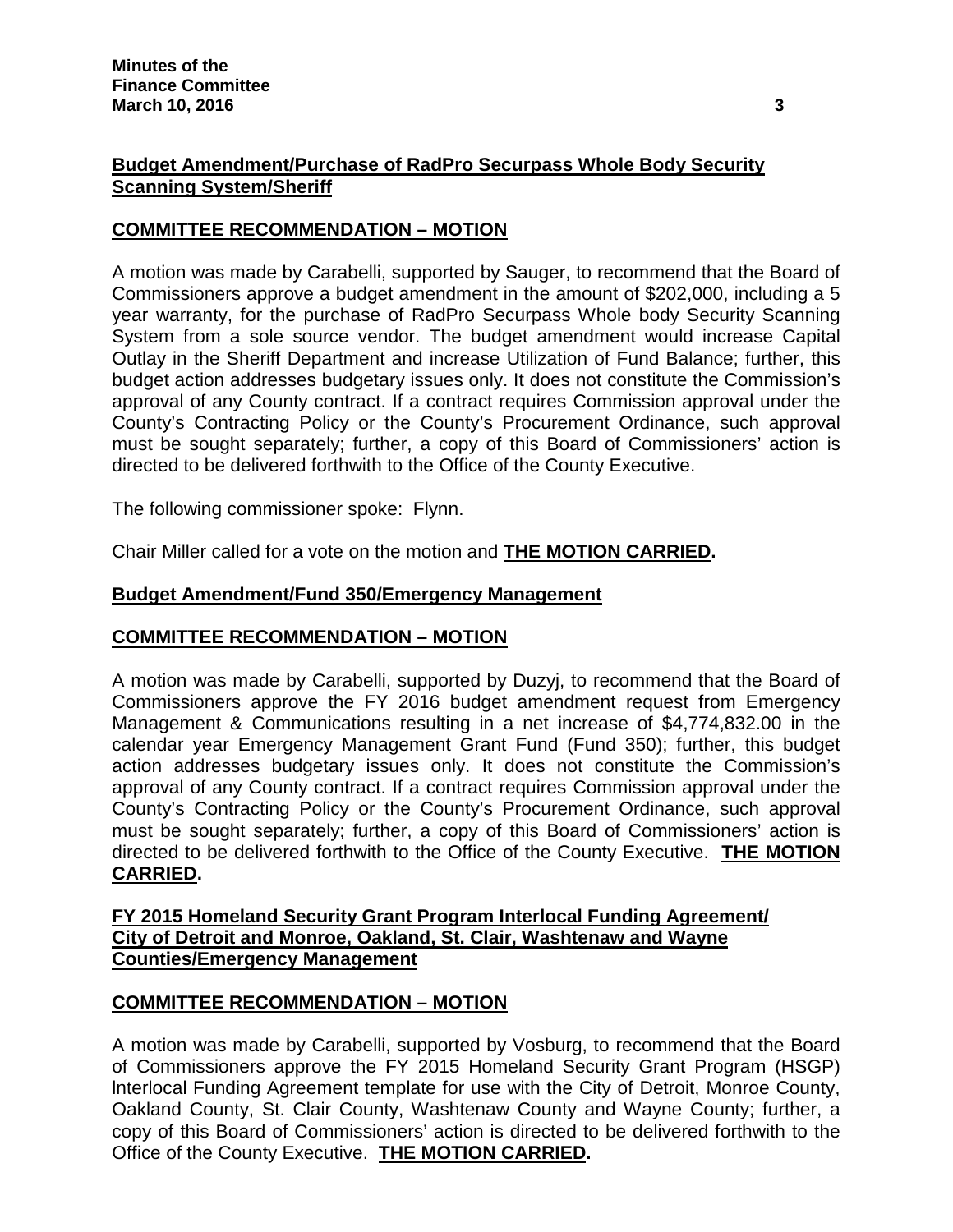## **RECOMMENDATION FROM 3-9-16 HEALTH AND HUMAN SERVICES COMMITTEE MEETING**

# **Budget Amendment/Additional Animal Control Officer/Animal Control Division**

# **COMMITTEE RECOMMENDATION – MOTION**

A motion was made by Duzyj, supported by Sauger, to recommend that the Board of Commissioners authorize a budget amendment in the amount of \$74,040 in the Animal Control Division to fund the addition of one (1) Animal Control Officer position. The proposed amendment would increase revenues as follows: Charges for Services revenue by \$43,000 and Utilization of Fund Balance by \$31,040 and would increase expenditures across various salary and fringe benefit accounts by \$7 4,040; further, this budget action addresses budgetary issues only. It does not constitute the Commission's approval of any County contract. If a contract requires Commission approval under the County's Contracting Policy or the County's Procurement Ordinance, such approval must be sought separately; further, a copy of this Board of Commissioners' action is directed to be delivered forthwith to the Office of the County Executive. **THE MOTION CARRIED WITH SABATINI AND VOSBURG VOTING "NO."**

# **ITEMS WAIVED BY INFRASTRUCTURE/ECONOMIC DEVELOPMENT COMMITTEE CO-CHAIRS**

## **National Guard Bureau Agreement/Construction of Roundabout at Selfridge ANGB Entrance/Department of Roads**

## **COMMITTEE RECOMMENDATION – MOTION**

A motion was made by Carabelli, supported by Vosburg, to recommend that the Board of Commissioners approve the agreement between the National Guard Bureau and the County of Macomb for the construction of a roundabout at the Selfridge ANGB entrance on Jefferson Avenue/William P. Rosso; further, a copy of this Board of Commissioners' action is directed to be delivered forthwith to the Office of the County Executive.

The following commissioners asked questions of Bob Hoepfner, Department of Roads Director: Duzyj, Vosburg, Miller and Carabelli.

Chair Miller called for a vote on the motion and **THE MOTION CARRIED.**

## **MDOT Agreement/Chapman Road Bridge-Macomb Twp./Department of Roads**

## **COMMITTEE RECOMMENDATION – MOTION**

A motion was made by Sabatini, supported by Marino, to recommend that the Board of Commissioners approve the agreement between MDOT and the County of Macomb for the removal and replacement of the Chapman Road Bridge over Deer Creek in Macomb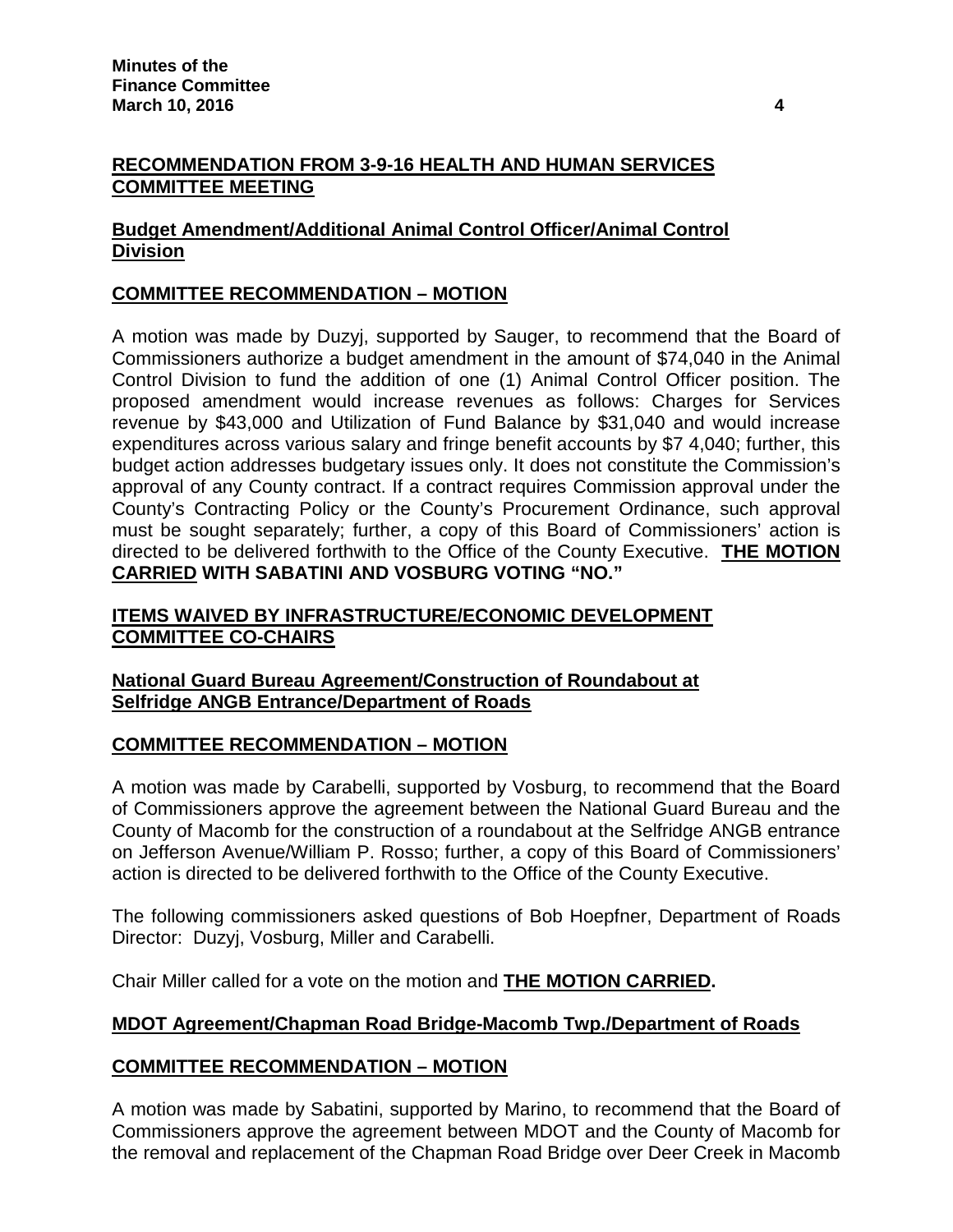Township; further, a copy of this Board of Commissioners' action is directed to be delivered forthwith to the Office of the County Executive.

The following commissioner spoke: Miller.

Chair Miller called for a vote on the motion and **THE MOTION CARRIED.**

### **MDOT Agreement/32 Mile Road Bridge-Armada Twp./Department of Roads**

### **COMMITTEE RECOMMENDATION – MOTION**

A motion was made by Carabelli, supported by Mijac, to recommend that the Board of Commissioners approve the agreement between MDOT and the County of Macomb for the removal and replacement of the 32 Mile Road Bridge over North Branch Clinton River, Armada Township; further, a copy of this Board of Commissioners' action is directed to be delivered forthwith to the Office of the County Executive.

The following commissioner spoke: Carabelli.

Chair Miller called for a vote on the motion and **THE MOTION CARRIED.**

## **PRESENTATION ON CITY OF STERLING HEIGHTS' "PLOWZ & MOWZ" PROGRAM**

Mark Vanderpool, Sterling Heights City Manager, and Amanda Thomas, Management Assistant, presented information on their Plowz & Mowz Program, a program that links residents with approved contractors online through their website or a free, downloadable app for mobile devices.

The following commissioners spoke: Carabelli, Marino and Miller.

#### **MOTION**

A motion was made by Mijac, supported by Flynn, to receive and file the presentation on the Plowz & Mowz Program. **The Motion Carried.**

### **ADOPT RESOLUTION SUPPORTING INSURANCE WAIVER BONUSES FOR COUNTY EMPLOYED MARRIED COUPLES (OFFERED BY MILLER)**

#### **COMMITTEE RECOMMENDATION – MOTION**

A motion was made by Flynn, supported by Marino, to recommend that the Board of Commissioners adopt a resolution supporting insurance waiver bonuses for County employed married couples.

The following commissioners spoke: Vosburg, Miller, Carabelli and Marino.

Chair Miller called for a vote on the motion and **THE MOTION CARRIED WITH CARABELLI, SABATINI AND VOSBURG VOTING "NO."**